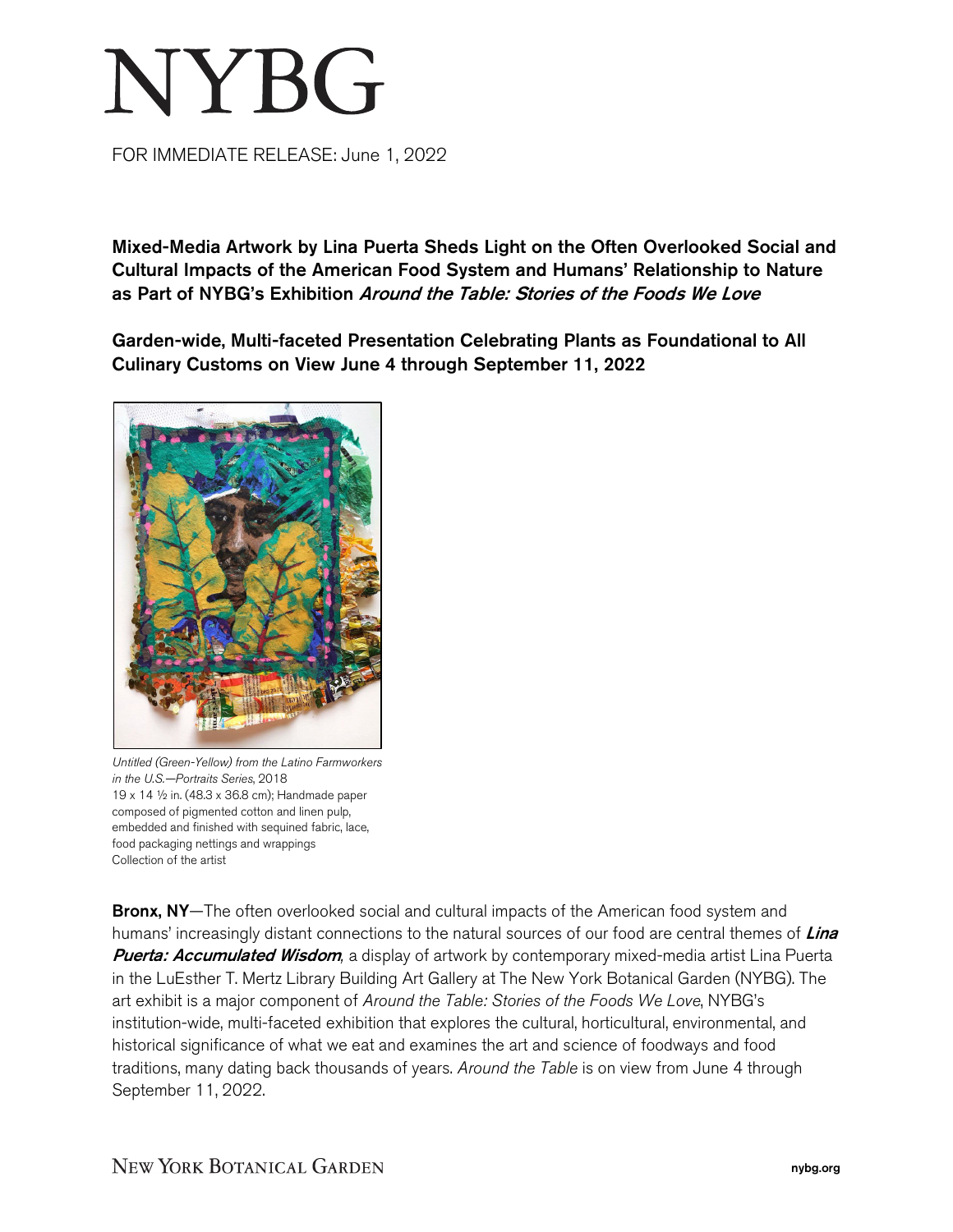Puerta, a Colombian-American artist whose work has been exhibited internationally, celebrates the Latinx farm laborers who cultivate and tend commercial crops throughout much of the United States, making visible the hidden labor and humanity of generally unseen essential workers and attempting to counter abuse, negligence, and injustice toward Latinx laborers and nature itself. The relationship of these workers—and of all of us—to food plants and nature as sources of nourishment and inspiration is also an important component of her artistic vision.

Exploring the interplay between nature and the human-made, she creates mixedmedia sculptures, installations, collages, hand-made paper paintings, and wall



Cucumber Cheer from the Willard Crops Series, 2019 19 1/2 x 25 in. (49.5 x 63.5 cm) Handmade paper composed of pigmented cotton and linen pulp; embedded with lace, sequined and textured fabrics; discarded food wrapping nettings; finished with gouache, lace, trims, and velvet ribbons Collection of the artist

hangings that incorporate materials ranging from artificial plants and paper pulp to found, personal, and recycled objects. Lace, velvet, sequined fabrics, feathers, chains, faux fur, netting and wrapping from food packaging, Aztec and Mayan fabrics, and even googly eyes are among the materials the artist used to create the works in the Mertz Library Building Art Gallery exhibit.

The display consists of more than two dozen pieces, including several untitled works from Puerta's 2018 *Latino Farmworkers in the U.S.—Portraits Series*, in which the faces of unnamed farmworkers are surrounded by sequined fabric, lace, and, in many cases, food packaging netting and wrapping. *La Huerta y Yo/ The Vegetable Garden and I*, 2020

and other works represent gardens from above, resembling intricate carpets and demonstrating the connections among plants, insects, birds, and humans.

Puerta's work has been exhibited at the Ford Foundation Gallery, El Museo del Barrio, Wave Hill, and Geary Contemporary in New York City; 21C Museum Hotels in Louisville, Ky., and Bentonville, Ark.; and Pi Artworks in London. She has held artist residencies at the Sugar Hill Children's Museum of Art and Storytelling, Lower East Side Printshop, Smack Mellon Art Studio Program, Wave Hill Winter Workspace, and Socrates Sculpture Park in New York City, and the Joan Mitchell Center in New Orleans.

In addition to the display of Lina Puerta's artwork, *Around the Table* offers expansive installations of living edible plants; an African American Garden curated by Dr. Jessica B. Harris, the leading scholar of foods of the African Diaspora; and 30 tables designed by Bronx-based artists; and displays highlighting the art and science of edible plants and plant-based cookbooks. Programming for all ages includes "Around the Kids' Table" in the Everett Children's Adventure Garden, Wellness Wednesdays with the NYBG Farmers Market, weekend celebrations, and more. The exhibition provides